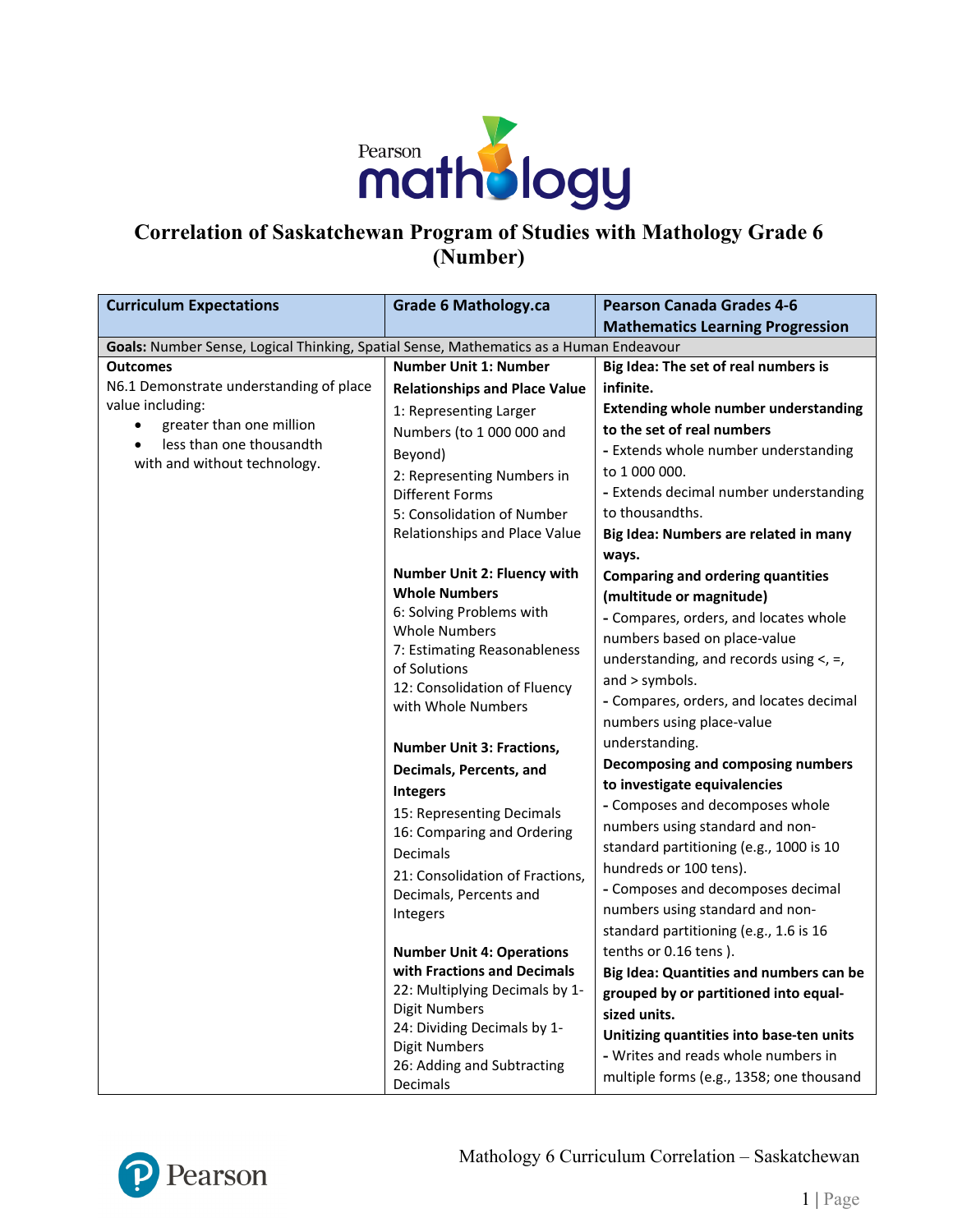|                                           | 30: Consolidation of                 | three hundred fifty-eight; 1000 + 300 +        |
|-------------------------------------------|--------------------------------------|------------------------------------------------|
|                                           | <b>Operations Fractions and</b>      | $50 + 8$ ).                                    |
|                                           | Decimals                             |                                                |
|                                           |                                      | - Understands that the value of a digit is     |
|                                           |                                      | ten times the value of the same digit one      |
|                                           |                                      | place to the right.                            |
|                                           |                                      | - Understands that the value of a digit is     |
|                                           |                                      | one-tenth the value of the same digit one      |
|                                           |                                      | place to the left.                             |
|                                           |                                      | - Writes and reads decimal numbers in          |
|                                           |                                      | multiple forms (e.g., numerals, number         |
|                                           |                                      | names, expanded form).                         |
|                                           |                                      | Big Idea: Quantities and numbers can be        |
|                                           |                                      | operated on to determine how many              |
|                                           |                                      | and how much.                                  |
|                                           |                                      |                                                |
|                                           |                                      | Developing conceptual meaning of<br>operations |
|                                           |                                      | - Extends whole number computation             |
|                                           |                                      | models to larger numbers.                      |
|                                           |                                      | - Demonstrates an understanding of             |
|                                           |                                      | decimal number computation through             |
|                                           |                                      | modelling and flexible strategies.             |
|                                           |                                      | Developing fluency of operations               |
|                                           |                                      | - Solves whole number computation              |
|                                           |                                      | using efficient strategies (e.g., mental       |
|                                           |                                      |                                                |
|                                           |                                      | computation, algorithms, calculating cost      |
|                                           |                                      | of transactions and change owing, saving       |
|                                           |                                      | money to make a purchase).                     |
|                                           |                                      | - Solves decimal number computation            |
|                                           |                                      | using efficient strategies.                    |
| N6.2 Demonstrate understanding of         | <b>Number Unit 1: Number</b>         | Big Idea: Numbers are related in many          |
| factors and multiples (concretely,        | <b>Relationships and Place Value</b> | ways.                                          |
| pictorially, and symbolically) including: | 3: Identifying Factors and           | Decomposing and composing numbers              |
| determining factors and                   | Multiples                            | to investigate equivalencies                   |
| multiples of numbers less than            |                                      | - Decomposes numbers into prime                |
| 100                                       | 4: Identifying Prime and             | factors.                                       |
| relating factors and multiples to         | <b>Composite Numbers</b>             | Big Idea: Quantities and numbers can be        |
| multiplication and division               | 5: Consolidation of Number           | operated on to determine how many              |
| determining and relating prime            | Relationships and Place Value        | and how much.                                  |
| and composite numbers.                    |                                      | Investigating number and arithmetic            |
|                                           |                                      | properties                                     |
|                                           |                                      | - Determines whether one number is a           |
|                                           |                                      | multiple of any one-digit number.              |
|                                           |                                      | - Examines and classifies whole numbers        |
|                                           |                                      | based on their properties (e.g., even/odd;     |
|                                           |                                      | prime; composite; divisible by 2, 5, and       |
|                                           |                                      | $10$ ).                                        |
|                                           |                                      | - Generates multiples and factors for          |
|                                           |                                      | numbers using flexible strategies.             |
|                                           |                                      | - Distinguishes between and investigates       |
|                                           |                                      |                                                |
|                                           |                                      | properties of prime and composite              |
|                                           |                                      | numbers (e.g., prime factorization).           |
|                                           |                                      | Developing fluency of operations               |

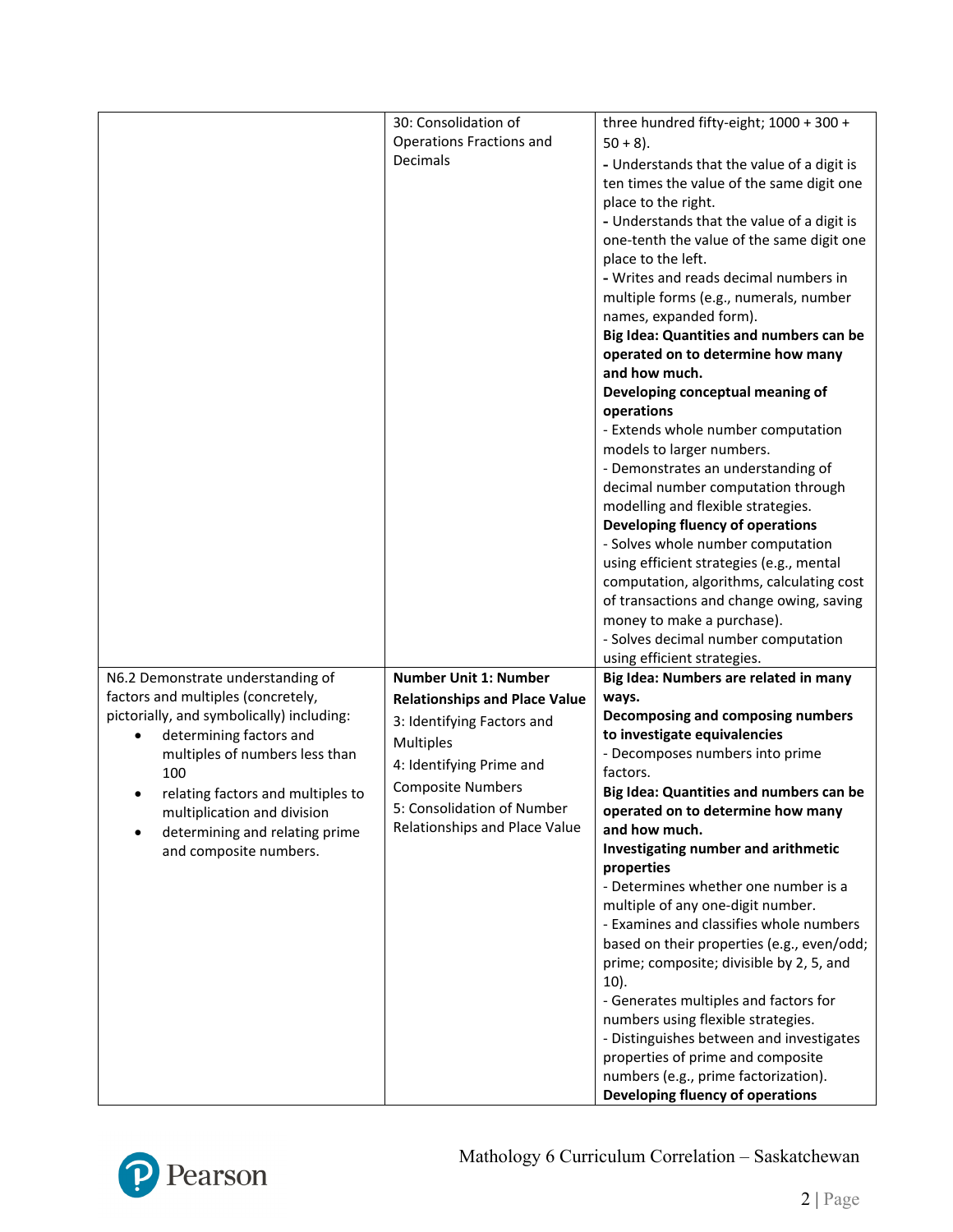|                                             |                                         | - Fluently recalls multiplication and                                 |
|---------------------------------------------|-----------------------------------------|-----------------------------------------------------------------------|
|                                             |                                         | division facts to 100.                                                |
| N6.3 Demonstrate understanding of the       | <b>Number Unit 2: Fluency with</b>      | Big Idea: Quantities and numbers can be                               |
| order of operations on whole numbers,       | <b>Whole Numbers</b>                    | operated on to determine how many                                     |
| (excluding exponents) with and without      | 8: The Order of Operations              | and how much.                                                         |
| technology.                                 | 9: Mental Math Strategies               | Investigating number and arithmetic                                   |
|                                             |                                         | properties                                                            |
|                                             | 12: Consolidation of Fluency            | - Applies order of operations for whole                               |
|                                             | with Whole Numbers                      | numbers and explains the effect when                                  |
|                                             |                                         | order is not followed.                                                |
| N6.4 Extend understanding of                | <b>Number Unit 4: Operations</b>        | Big Idea: Quantities and numbers can be                               |
| multiplication and division to decimals (1- | with Fractions and Decimals             | operated on to determine how many                                     |
| digit whole number multipliers and 1-digit  | 22: Multiplying Decimals by 1-          | and how much.                                                         |
| natural number divisors).                   | <b>Digit Numbers</b>                    | Developing conceptual meaning of                                      |
|                                             |                                         | operations                                                            |
|                                             | 24: Dividing Decimals by 1-             | - Demonstrates an understanding of                                    |
|                                             | <b>Digit Numbers</b>                    | decimal number computation through                                    |
|                                             | 30: Consolidation of                    | modelling and flexible strategies.                                    |
|                                             | Operations with Fractions and           | Developing fluency of operations                                      |
|                                             | Decimals                                | - Solves decimal number computation                                   |
|                                             |                                         | using efficient strategies.                                           |
| N6.5 Demonstrate understanding of           | <b>Number Unit 3: Fractions,</b>        | Big Idea: Numbers are related in many                                 |
| percent (limited to whole numbers to        | Decimals, Percents, and                 | ways.                                                                 |
| 100), concretely, pictorially, and          | <b>Integers</b>                         | Decomposing and composing numbers                                     |
| symbolically.                               | 18: Relating Fractions,                 | to investigate equivalencies                                          |
|                                             | Decimals, and Percents                  | - Models and explains the relationships                               |
|                                             | 21: Consolidation of Fractions,         | among fractions, decimals, and percents.                              |
|                                             | Decimals, Percents and                  | - Translates flexibly between                                         |
|                                             | Integers                                | representations.                                                      |
|                                             |                                         |                                                                       |
| N6.6 Demonstrate understanding of           | <b>Number Unit 3: Fractions,</b>        | Big Idea: The set of real numbers is                                  |
| integers, concretely, pictorially, and      | Decimals, Percents, and                 | infinite                                                              |
| symbolically.                               | <b>Integers</b>                         | <b>Extending whole number understanding</b>                           |
|                                             | 19: Representing Integers               | to the set of real numbers                                            |
|                                             | 20: Comparing and Ordering              | - Extends whole number understanding                                  |
|                                             | Integers                                | to negative numbers.                                                  |
|                                             | 21: Consolidation of Fractions,         |                                                                       |
|                                             | Decimals, Percents and                  |                                                                       |
|                                             | Integers                                |                                                                       |
| N6.7 Extend understanding of fractions to   | <b>Number Unit 3: Fractions,</b>        | Big Idea: Numbers are related in many                                 |
| improper fractions and mixed numbers.       | Decimals, Percents, and                 |                                                                       |
|                                             |                                         | ways.                                                                 |
|                                             | <b>Integers</b>                         | <b>Comparing and ordering quantities</b>                              |
|                                             | 13: Representing Fractions              | (multitude or magnitude)<br>- Compares, orders, and locates fractions |
|                                             | 14: Comparing and Ordering<br>Fractions | using flexible strategies (e.g., comparing                            |
|                                             | 21: Consolidation of Fractions,         | models; creating common denominators                                  |
|                                             | Decimals, Percents and                  | or numerators).                                                       |
|                                             | Integers                                | <b>Estimating quantities and numbers</b>                              |
|                                             |                                         | - Estimates the size and magnitude of                                 |
|                                             |                                         | fractions by comparing to benchmarks.                                 |
|                                             |                                         | Decomposing and composing numbers                                     |
|                                             |                                         |                                                                       |

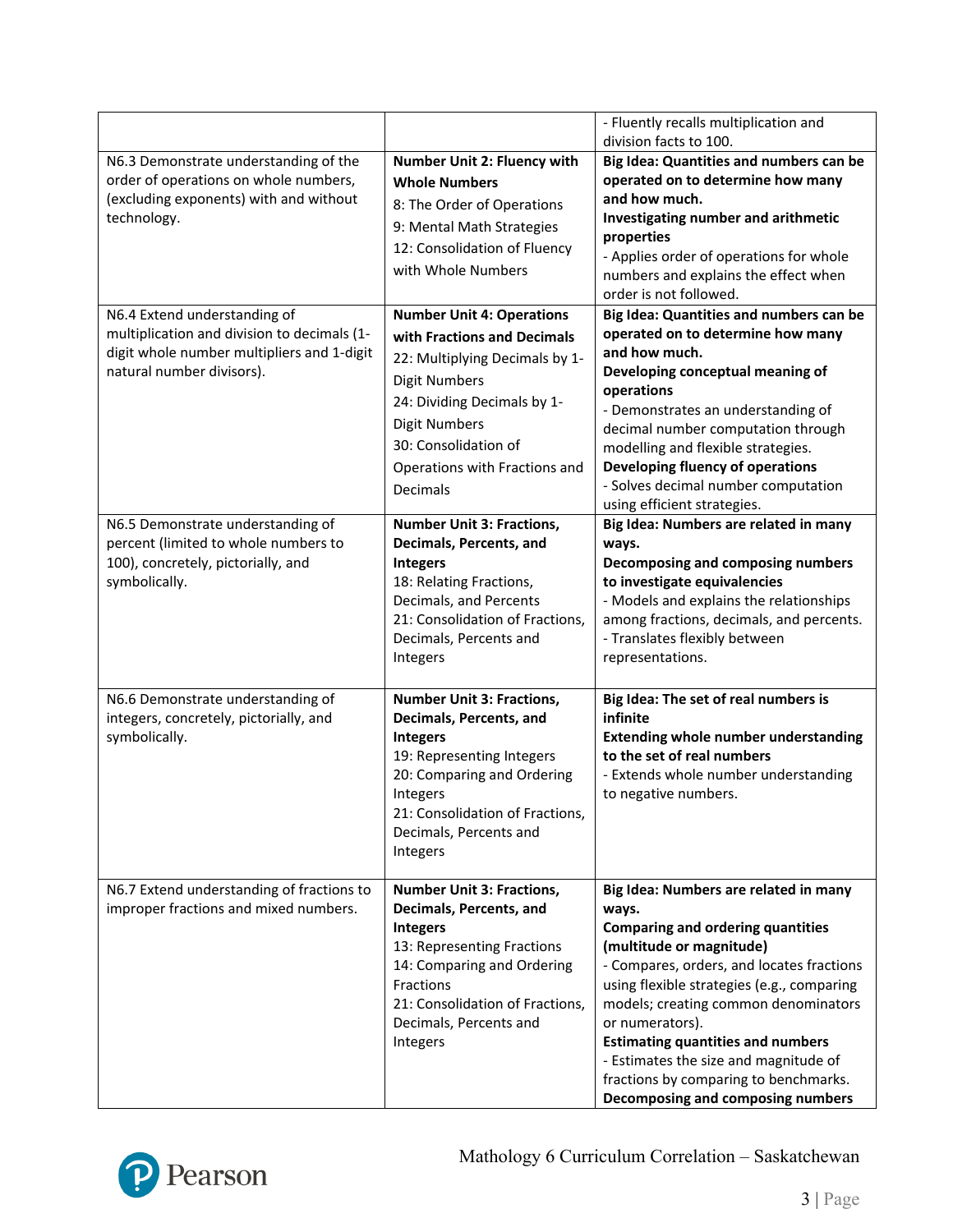|                                                                                                                                                                     |                                                                                                                                   | to investigate equivalencies<br>- Models equivalent forms of improper<br>fractions and mixed numbers using<br>flexible strategies.                                                                                                                                |
|---------------------------------------------------------------------------------------------------------------------------------------------------------------------|-----------------------------------------------------------------------------------------------------------------------------------|-------------------------------------------------------------------------------------------------------------------------------------------------------------------------------------------------------------------------------------------------------------------|
| N6.8 Demonstrate an understanding of<br>ratio, concretely, pictorially, and<br>symbolically.                                                                        | Number Unit 2: Fluency with<br><b>Whole Numbers</b><br>11: Exploring Ratios<br>12: Consolidation of Fluency<br>with Whole Numbers | Big Idea: Numbers are related in many<br>ways.<br>Using ratios, rates, proportions, and<br>percents creates a relationship between<br>quantities<br>- Understands the concept of ratio as a<br>relationship between two quantities<br>(e.g., 3 wins to 2 losses). |
| N6.9 Research and present how First<br>Nations and Metis peoples, past and<br>present, envision, represent, and use<br>quantity in their lifestyles and worldviews. |                                                                                                                                   |                                                                                                                                                                                                                                                                   |

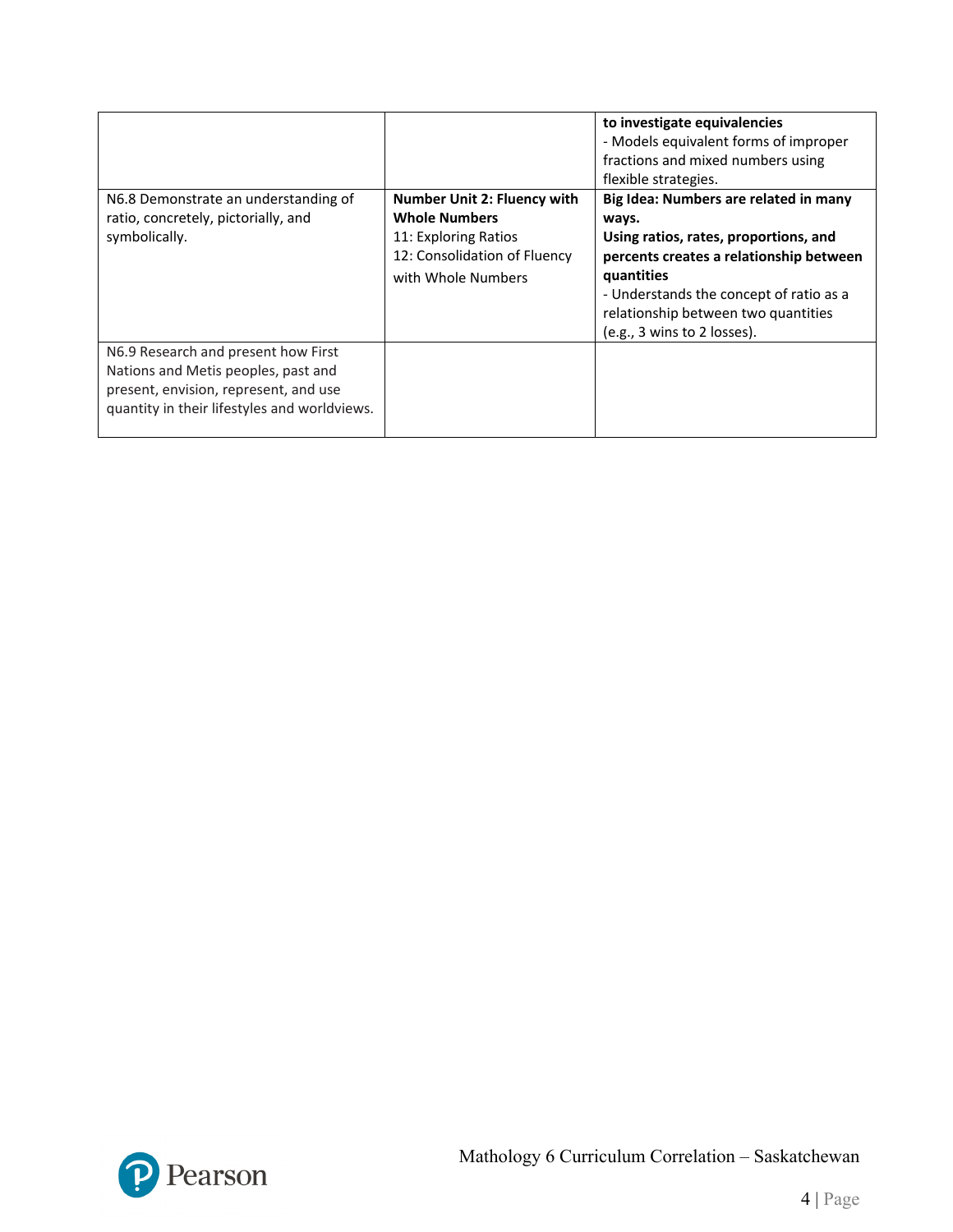

## **Correlation of Saskatchewan Program of Studies with Mathology Grade 6 (Patterns and Relationships)**

| <b>Curriculum Expectations</b>                                                                                   | <b>Grade 6 Mathology.ca</b>                                                                                                                                                | <b>Pearson Canada Grades 4-6</b>                                                                                                                                                                                                                                                                                                                                                                                                                                                                                                                                                                                                                                                                                                                                                                                                                                                                                                                         |
|------------------------------------------------------------------------------------------------------------------|----------------------------------------------------------------------------------------------------------------------------------------------------------------------------|----------------------------------------------------------------------------------------------------------------------------------------------------------------------------------------------------------------------------------------------------------------------------------------------------------------------------------------------------------------------------------------------------------------------------------------------------------------------------------------------------------------------------------------------------------------------------------------------------------------------------------------------------------------------------------------------------------------------------------------------------------------------------------------------------------------------------------------------------------------------------------------------------------------------------------------------------------|
|                                                                                                                  |                                                                                                                                                                            | <b>Mathematics Learning Progression</b>                                                                                                                                                                                                                                                                                                                                                                                                                                                                                                                                                                                                                                                                                                                                                                                                                                                                                                                  |
| Goals: Number Sense, Spatial Sense, Logical Thinking, Mathematics as a Human Endeavour                           |                                                                                                                                                                            |                                                                                                                                                                                                                                                                                                                                                                                                                                                                                                                                                                                                                                                                                                                                                                                                                                                                                                                                                          |
| <b>Outcomes</b><br>P6.1 Extend understanding of patterns<br>and relationships in tables of values and<br>graphs. | <b>Patterning Unit 1: Patterning</b><br>1: Investigating Patterns and<br>Relationships in Tables and<br>Graphs<br>2: Solving Problems<br>4: Consolidation of<br>Patterning | Big Idea: Regularity and repetition form<br>patterns that can be generalized and<br>predicted mathematically.<br>Representing patterns, relations, and<br>functions<br>- Represents a numeric or shape pattern<br>using a table of values by pairing the<br>term value with a term number.<br>- Represents a mathematical context or<br>problem with expressions and equations<br>using variables to represent unknowns.<br>Generalizing and analyzing patterns,<br>relations, and functions<br>- Explains the rule for numeric patterns<br>including the starting point and change<br>(e.g., given: 16, 22, 28, 34,  Start at 16<br>and add 6 each time).<br>- Describes numeric and shape patterns<br>using words and numbers.<br>- Predicts the value of a given element in<br>a numeric or shape pattern using<br>pattern rules.<br>- Describes the relationship between<br>two numeric patterns (e.g., for every 4<br>steps, she travels 3 metres). |
| P6.2 Extend understanding of                                                                                     | <b>Patterning Unit 2: Variables</b>                                                                                                                                        | Big Idea: Patterns and relations can be                                                                                                                                                                                                                                                                                                                                                                                                                                                                                                                                                                                                                                                                                                                                                                                                                                                                                                                  |
| preservation of equality concretely,                                                                             | and Equations                                                                                                                                                              | represented with symbols, equations,                                                                                                                                                                                                                                                                                                                                                                                                                                                                                                                                                                                                                                                                                                                                                                                                                                                                                                                     |
| pictorially, physically, and symbolically.                                                                       | 6: Investigating Equality in                                                                                                                                               | and expressions.                                                                                                                                                                                                                                                                                                                                                                                                                                                                                                                                                                                                                                                                                                                                                                                                                                                                                                                                         |
|                                                                                                                  | Equations                                                                                                                                                                  | Understanding equality and inequality,                                                                                                                                                                                                                                                                                                                                                                                                                                                                                                                                                                                                                                                                                                                                                                                                                                                                                                                   |
|                                                                                                                  | 10: Consolidation of                                                                                                                                                       | building on generalized properties of                                                                                                                                                                                                                                                                                                                                                                                                                                                                                                                                                                                                                                                                                                                                                                                                                                                                                                                    |
|                                                                                                                  |                                                                                                                                                                            | numbers and operations                                                                                                                                                                                                                                                                                                                                                                                                                                                                                                                                                                                                                                                                                                                                                                                                                                                                                                                                   |
|                                                                                                                  | Variables and Equations                                                                                                                                                    | - Recognizes that an equal sign between                                                                                                                                                                                                                                                                                                                                                                                                                                                                                                                                                                                                                                                                                                                                                                                                                                                                                                                  |
|                                                                                                                  |                                                                                                                                                                            | two expressions with variables indicates                                                                                                                                                                                                                                                                                                                                                                                                                                                                                                                                                                                                                                                                                                                                                                                                                                                                                                                 |
|                                                                                                                  |                                                                                                                                                                            | that the expressions are equivalent (e.g.,                                                                                                                                                                                                                                                                                                                                                                                                                                                                                                                                                                                                                                                                                                                                                                                                                                                                                                               |
|                                                                                                                  |                                                                                                                                                                            | $5n - 4 = 3n$ ; $3r = 2 + s$ ).                                                                                                                                                                                                                                                                                                                                                                                                                                                                                                                                                                                                                                                                                                                                                                                                                                                                                                                          |
|                                                                                                                  |                                                                                                                                                                            | - Investigates and models the meaning                                                                                                                                                                                                                                                                                                                                                                                                                                                                                                                                                                                                                                                                                                                                                                                                                                                                                                                    |
|                                                                                                                  |                                                                                                                                                                            | of preservation of equality of single                                                                                                                                                                                                                                                                                                                                                                                                                                                                                                                                                                                                                                                                                                                                                                                                                                                                                                                    |
|                                                                                                                  |                                                                                                                                                                            | variable equations (e.g., $3x = 12$ ).                                                                                                                                                                                                                                                                                                                                                                                                                                                                                                                                                                                                                                                                                                                                                                                                                                                                                                                   |

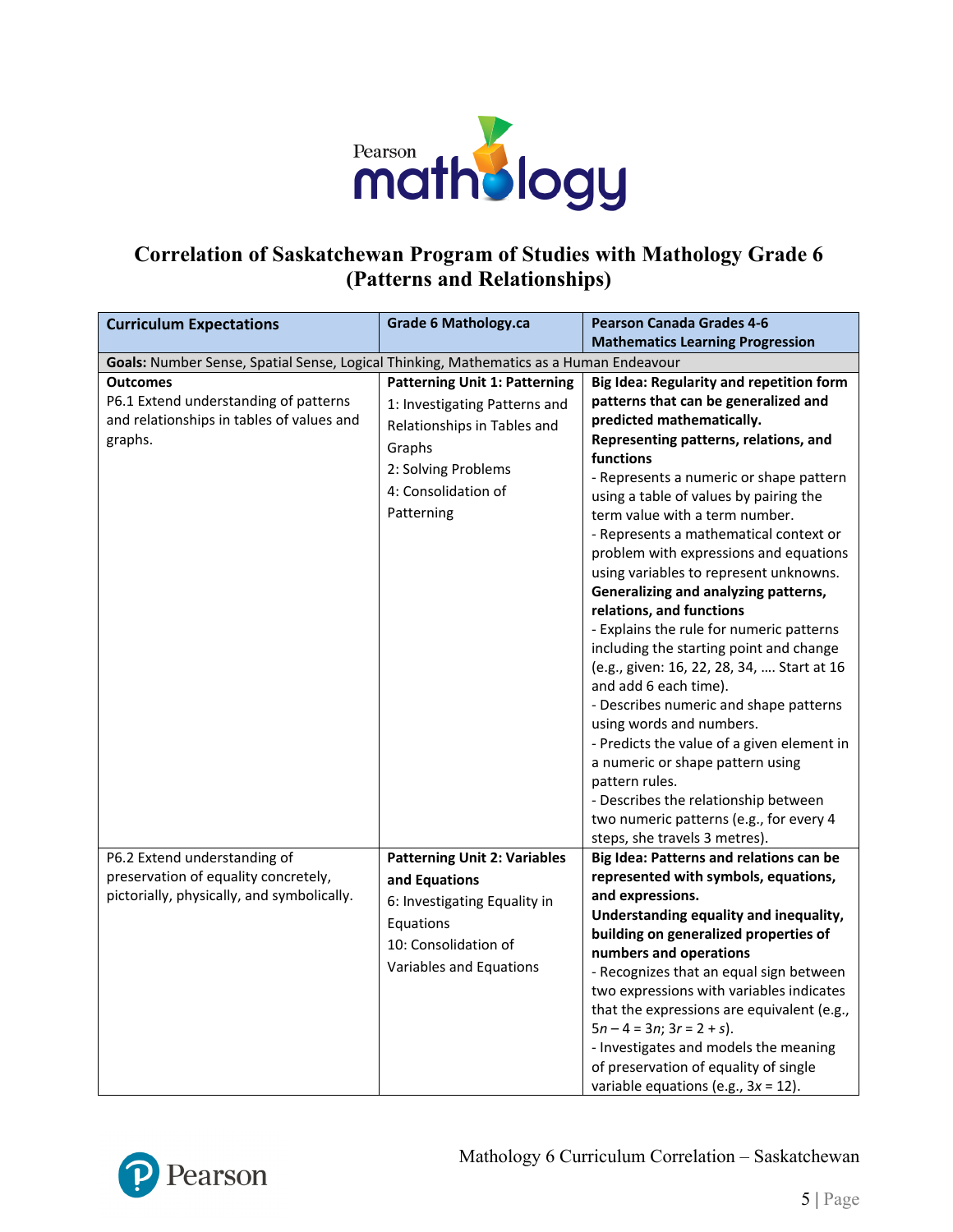| P6.3 Extend understanding of patterns  | <b>Patterning Unit 2: Variables</b> | Big Idea: Patterns and relations can be                                                  |
|----------------------------------------|-------------------------------------|------------------------------------------------------------------------------------------|
| and relationships by using expressions | and Equations                       | represented with symbols, equations,                                                     |
| and equations involving variables.     | 6: Investigating Equality in        | and expressions.                                                                         |
|                                        | Equations                           | Understanding equality and inequality,                                                   |
|                                        | 7: Representing                     | building on generalized properties of                                                    |
|                                        |                                     | numbers and operations                                                                   |
|                                        | <b>Generalizations in Patterns</b>  | - Expresses a one-step mathematical                                                      |
|                                        | 10: Consolidation of                | problem as an equation using a symbol                                                    |
|                                        | Variables and Equations             | or letter to represent an unknown                                                        |
|                                        |                                     | number (e.g., Sena had some tokens and                                                   |
|                                        | <b>Measurement Unit 1A:</b>         | used four. She has seven left: $\Box - 4 = 7$ ).                                         |
|                                        | Perimeter, Area, Volume,            | - Uses arithmetic properties to                                                          |
|                                        | and Capacity                        | investigate and transform one-step<br>addition and multiplication equations              |
|                                        | 1: Determining the Perimeter        | (e.g., $5 + 4 = 9$ and $5 + a = 9$ have the                                              |
|                                        | of Polygons                         | same structure and can be rearranged in                                                  |
|                                        | 2: Determining the Area of          | similar ways to maintain equality: $4 + 5 =$                                             |
|                                        | Rectangles                          | 9 and $a + 5 = 9$ ).                                                                     |
|                                        |                                     | - Uses arithmetic properties to                                                          |
|                                        |                                     | investigate and transform one-step                                                       |
|                                        |                                     | subtraction and division equations (e.g.,                                                |
|                                        |                                     | $12 - 5 = 7$ and $12 - b = 7$ have the same                                              |
|                                        |                                     | structure and can be rearranged in                                                       |
|                                        |                                     | similar ways to maintain equality: $12 - 7$                                              |
|                                        |                                     | $= 5$ and $12 - 7 = b$ ).                                                                |
|                                        |                                     | Using variables, algebraic expressions,                                                  |
|                                        |                                     | and equations to represent                                                               |
|                                        |                                     | mathematical relations                                                                   |
|                                        |                                     | - Understands an unknown quantity (i.e.,                                                 |
|                                        |                                     | variable) may be represented by a<br>symbol or letter (e.g., $13 - \square = 8$ ; $4n =$ |
|                                        |                                     | 12).                                                                                     |
|                                        |                                     | - Flexibly uses symbols and letters to                                                   |
|                                        |                                     | represent unknown quantities in                                                          |
|                                        |                                     | equations (e.g., knows that $4 + \square = 7$ ; $4 +$                                    |
|                                        |                                     | $x = 7$ ; and $4 + y = 7$ all represent the                                              |
|                                        |                                     | same equation with $\Box$ , x, and y                                                     |
|                                        |                                     | representing the same value).                                                            |
|                                        |                                     | - Interprets and writes algebraic                                                        |
|                                        |                                     | expressions (e.g., 2n means two times a                                                  |
|                                        |                                     | number; subtracting a number from 7                                                      |
|                                        |                                     | can be written as $7 - n$ ).                                                             |
|                                        |                                     | - Understands a variable as a changing                                                   |
|                                        |                                     | quantity (e.g., 5s, where s can be any                                                   |
|                                        |                                     | value).                                                                                  |
|                                        |                                     | - Uses expressions and equations with                                                    |
|                                        |                                     | variables to represent generalized                                                       |
|                                        |                                     | relations and algorithms<br>$(e.g., P = 2l + 2w).$                                       |
|                                        |                                     | Big Idea: Assigning a unit to a                                                          |
|                                        |                                     | continuous attribute allows us to                                                        |
|                                        |                                     | measure and make comparisons.                                                            |
|                                        |                                     | <b>Understanding relationships among</b>                                                 |



Mathology 6 Curriculum Correlation – Saskatchewan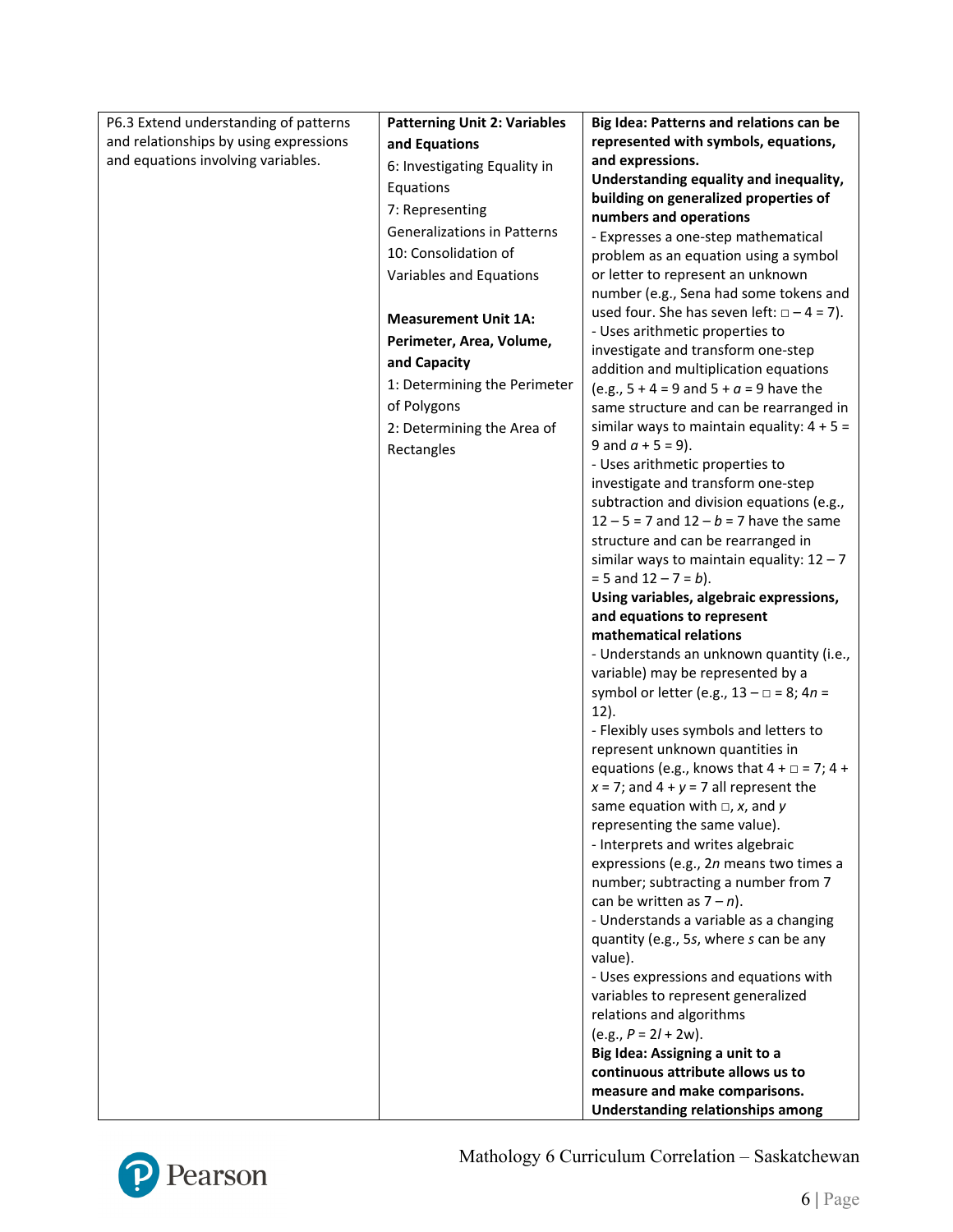| measured units                           |  |
|------------------------------------------|--|
| - Develops and generalizes strategies to |  |
| compute area and perimeter of            |  |
| rectangles.                              |  |

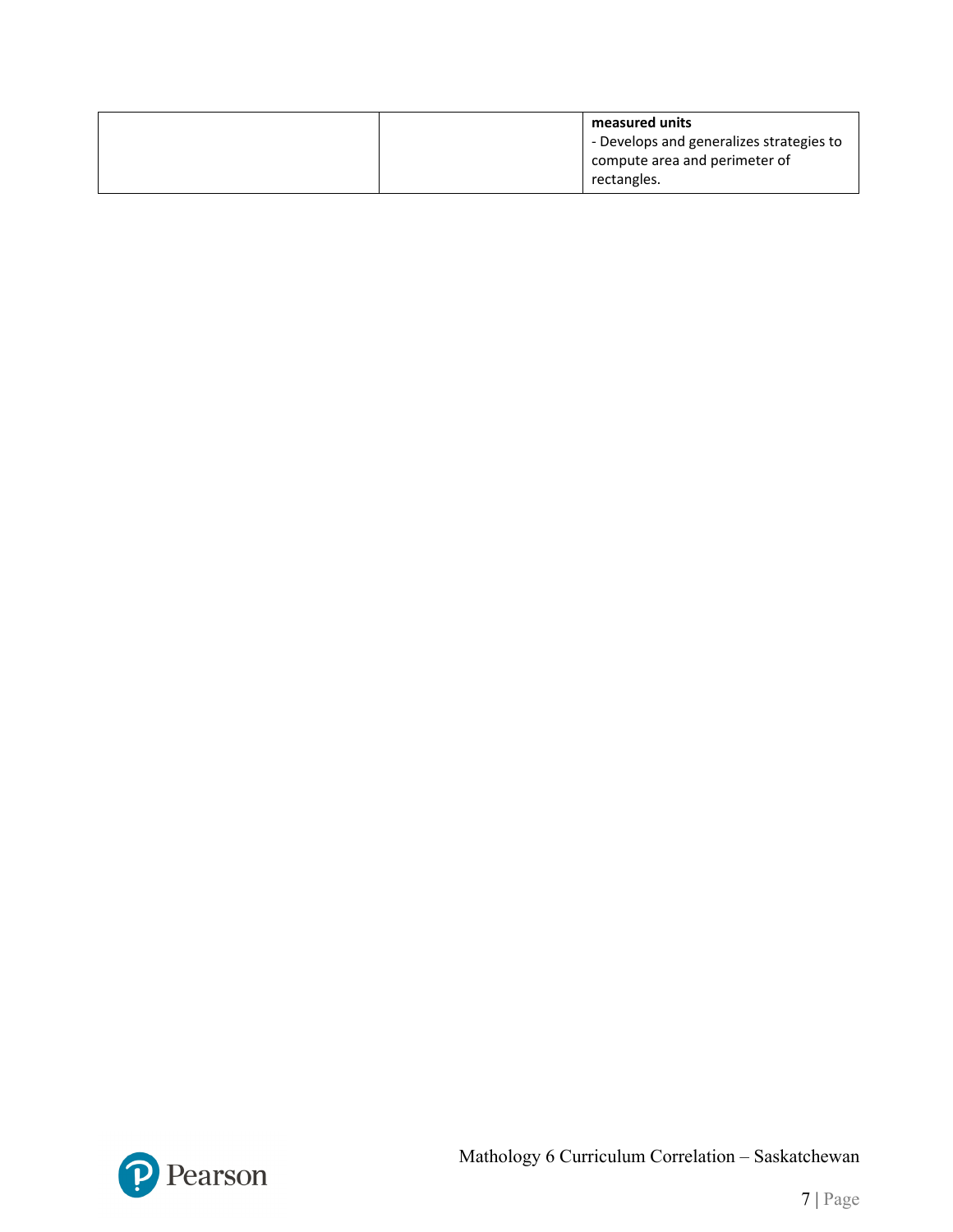

## **Correlation of Saskatchewan Program of Studies with Mathology Grade 6 (Shape and Space)**

| <b>Curriculum Expectations</b>                                                                                                                                                                                                                                                                                                                | <b>Grade 6 Mathology.ca</b>                                                                                                                                                                                                                                                             | <b>Pearson Canada Grades 4-6</b>                                                                                                                                                                                                                                                                                                                                                                                                                                                                                                                                                                                                                                                                                                                                                                                                                                                                                                                                                                                                                                                                                                                                            |
|-----------------------------------------------------------------------------------------------------------------------------------------------------------------------------------------------------------------------------------------------------------------------------------------------------------------------------------------------|-----------------------------------------------------------------------------------------------------------------------------------------------------------------------------------------------------------------------------------------------------------------------------------------|-----------------------------------------------------------------------------------------------------------------------------------------------------------------------------------------------------------------------------------------------------------------------------------------------------------------------------------------------------------------------------------------------------------------------------------------------------------------------------------------------------------------------------------------------------------------------------------------------------------------------------------------------------------------------------------------------------------------------------------------------------------------------------------------------------------------------------------------------------------------------------------------------------------------------------------------------------------------------------------------------------------------------------------------------------------------------------------------------------------------------------------------------------------------------------|
|                                                                                                                                                                                                                                                                                                                                               |                                                                                                                                                                                                                                                                                         | <b>Mathematics Learning Progression</b>                                                                                                                                                                                                                                                                                                                                                                                                                                                                                                                                                                                                                                                                                                                                                                                                                                                                                                                                                                                                                                                                                                                                     |
| Goals: Spatial Sense, Number Sense, Logical Thinking, Mathematics as a Human Endeavour                                                                                                                                                                                                                                                        |                                                                                                                                                                                                                                                                                         |                                                                                                                                                                                                                                                                                                                                                                                                                                                                                                                                                                                                                                                                                                                                                                                                                                                                                                                                                                                                                                                                                                                                                                             |
| <b>Outcomes</b><br>SS6.1 Demonstrate understanding of<br>angles including:<br>identifying examples<br>classifying angles<br>$\bullet$<br>estimating the measure<br>٠<br>determining angle measures in<br>$\bullet$<br>degrees<br>drawing angles<br>$\bullet$<br>applying angle relationships in<br>$\bullet$<br>triangles and quadrilaterals. | <b>Geometry Unit 1A: 2-D</b><br><b>Shapes and Angles</b><br>1: Classifying and Measuring<br>Angles<br>2: Measuring and<br><b>Constructing Angles</b><br>3: Classifying Triangles<br>4: Identifying and<br><b>Constructing Triangles</b><br>6: Consolidation of 2-D<br>Shapes and Angles | Big Idea: Many things in our world (e.g.,<br>objects, spaces, events) have attributes<br>that can be measured and compared.<br>Understanding attributes that can be<br>measured, compared, and ordered<br>- Understands angle as an attribute that<br>can be measured and compared.<br>- Understands angle is additive (e.g., 90°<br>can be visualized as nine sectors that are<br>$10^{\circ}$ each).<br>Big Idea: Assigning a unit to a<br>continuous attribute allows us to<br>measure and make comparisons.<br>Selecting and using units to estimate,<br>measure, construct, and make<br>comparisons<br>- Measures, constructs, and estimates<br>angles using degrees.<br><b>Understanding relationships among</b><br>measured units<br>- Investigates and generalizes sum of<br>interior angles of triangles (i.e., sum of<br>angles of a triangle is 180°).<br>Big Idea: 2-D shapes and 3-D solids can<br>be analyzed and classified in different<br>ways by their attributes.<br>Investigating geometric attributes and<br>properties of 2-D shapes and 3-D solids<br>- Draws, compares, and classifies angles<br>(i.e., right, acute, obtuse, straight,<br>reflex). |
| SS6.2 Extend and apply understanding of<br>perimeter of polygons, area of<br>rectangles, and volume of right<br>rectangular prisms (concretely,                                                                                                                                                                                               | <b>Measurement Unit 1A:</b><br>Perimeter, Area, Volume,<br>and Capacity                                                                                                                                                                                                                 | Big Idea: Assigning a unit to a<br>continuous attribute allows us to<br>measure and make comparisons.<br>Selecting and using units to estimate,                                                                                                                                                                                                                                                                                                                                                                                                                                                                                                                                                                                                                                                                                                                                                                                                                                                                                                                                                                                                                             |
| pictorially, and symbolically) including:<br>relating area to volume<br>comparing perimeter and area<br>comparing area and volume<br>٠                                                                                                                                                                                                        | 1: Determining the Perimeter<br>of Polygons<br>2: Determining the Area of<br>Rectangles                                                                                                                                                                                                 | measure, construct, and make<br>comparisons<br>- Measures, constructs, and estimates<br>perimeter and area of regular and                                                                                                                                                                                                                                                                                                                                                                                                                                                                                                                                                                                                                                                                                                                                                                                                                                                                                                                                                                                                                                                   |

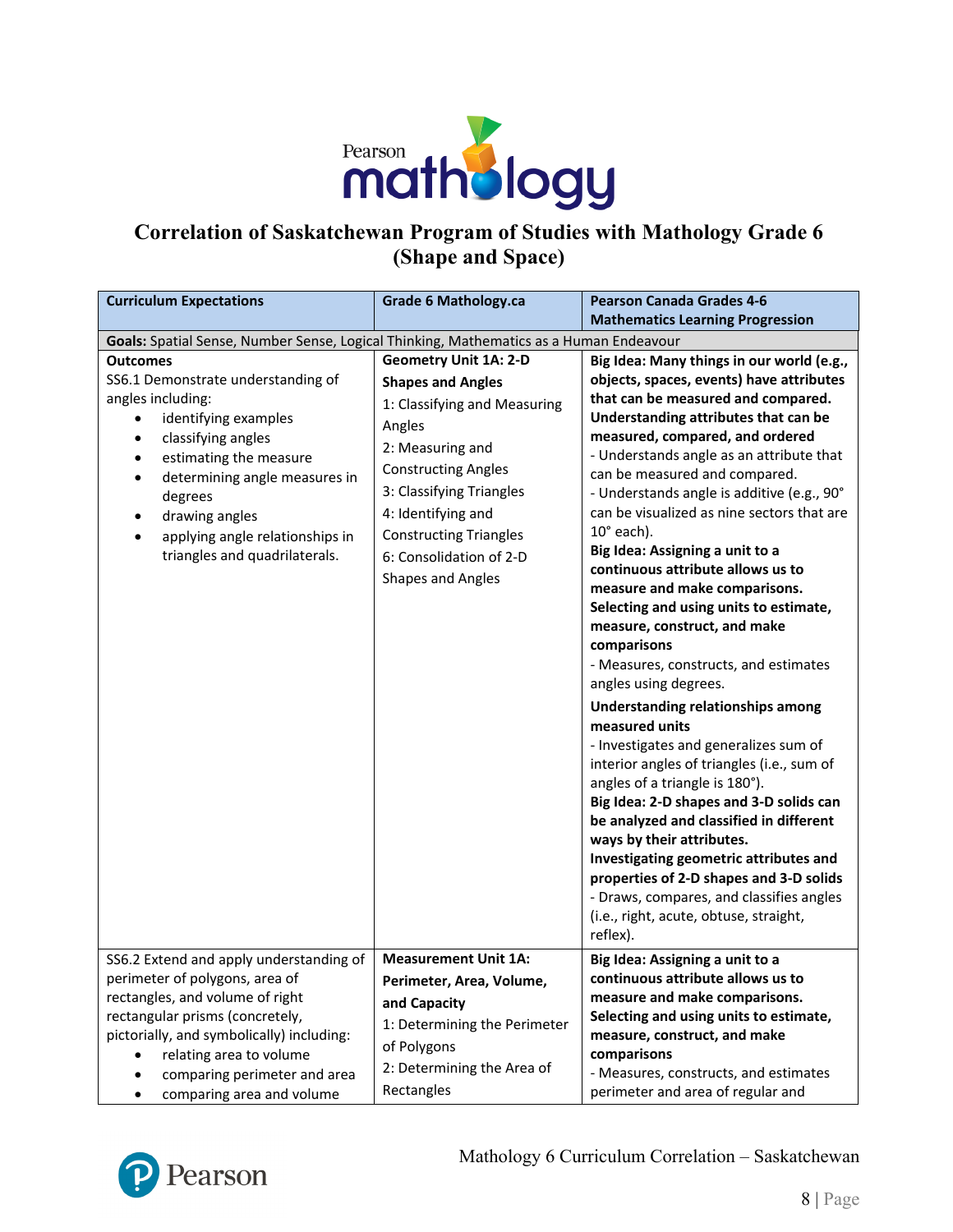| generalizing strategies and<br>$\bullet$<br>formulae<br>analyzing the effect of<br>orientation<br>solving situational questions.                                                                                                                                                                                      | 4: Determining the Volume of<br><b>Right Rectangular Prisms</b><br>6: Consolidation of Perimeter,<br>Area, Volume, and Capacity                                                                                                                                             | irregular polygons.<br><b>Understanding relationships among</b><br>measured units<br>- Develops and generalizes strategies to<br>compute area and perimeter of<br>rectangles.<br>- Develops and generalizes strategies<br>and formulas to compute volumes of<br>right rectangular prisms.                                                                                                                                                                                                                                                                                                                                        |
|-----------------------------------------------------------------------------------------------------------------------------------------------------------------------------------------------------------------------------------------------------------------------------------------------------------------------|-----------------------------------------------------------------------------------------------------------------------------------------------------------------------------------------------------------------------------------------------------------------------------|----------------------------------------------------------------------------------------------------------------------------------------------------------------------------------------------------------------------------------------------------------------------------------------------------------------------------------------------------------------------------------------------------------------------------------------------------------------------------------------------------------------------------------------------------------------------------------------------------------------------------------|
| SS6.3 Demonstrate understanding of<br>regular and irregular polygons including:<br>classifying types of triangles<br>comparing side lengths<br>$\bullet$<br>comparing angle measures<br>$\bullet$<br>differentiating between regular<br>$\bullet$<br>and irregular polygons<br>analyzing for congruence.<br>$\bullet$ | <b>Geometry Unit 1A: 2-D</b><br><b>Shapes and Angles</b><br>3: Classifying Triangles<br>4: Identifying and<br><b>Constructing Triangles</b><br>5: Investigating Polygons<br>6: Consolidation of 2-D<br>Shapes and Angles                                                    | Big Ideas: 2-D shapes and 3-D solids can<br>be analyzed and classified in different<br>ways by their attributes.<br>Investigating geometric attributes and<br>properties of 2-D shapes and 3-D solids<br>- Sorts, describes, constructs, and<br>classifies polygons based on side<br>attributes (e.g., parallel, perpendicular,<br>regular/irregular).<br>- Sorts, describes, and classifies 2-D<br>shapes based on their geometric<br>properties (e.g., side length, angles,<br>diagonals).<br>- Classifies 2-D shapes within a hierarchy<br>based on their properties (e.g.,<br>rectangles are a subset of<br>parallelograms). |
| Goals: Logical Thinking, Spatial Sense, Mathematics as a Human Endeavour                                                                                                                                                                                                                                              |                                                                                                                                                                                                                                                                             |                                                                                                                                                                                                                                                                                                                                                                                                                                                                                                                                                                                                                                  |
| <b>Outcomes</b><br>SS6.4 Demonstrate understanding of the<br>first quadrant of the Cartesian plane and<br>ordered pairs with whole number<br>coordinates.                                                                                                                                                             | <b>Geometry Unit 2A:</b><br><b>Transformations</b><br>10: Plotting and Reading<br>Coordinates<br>12: Consolidation of<br>Transformations                                                                                                                                    | Big Idea: Objects can be located in<br>space and viewed from multiple<br>perspectives.<br>Locating and mapping objects in space<br>- Develops understanding of a Cartesian<br>plane as a coordinate system using<br>perpendicular axes.<br>- Plots and locates points on a Cartesian<br>plane, and relates the location to the<br>two axes. (Limited to the first quadrant.)                                                                                                                                                                                                                                                     |
| SS6.5 Demonstrate understanding of<br>single, and combinations of,<br>transformations of 2-D shapes (with and<br>without the use of technology)<br>including:<br>identifying<br>$\bullet$<br>describing<br>performing.                                                                                                | <b>Geometry Unit 2A:</b><br><b>Transformations</b><br>7: Rotating 2-D Shapes on a<br>Grid<br>8: Single Transformations on<br>a Grid<br>9: Combining<br>Transformations on a Grid<br>10: Plotting and Reading<br>Coordinates<br>11: Transformations on a<br>Coordinate Plane | Big Ideas: 2-D shapes and 3-D solids can<br>be transformed in many ways and<br>analyzed for change.<br>Exploring 2-D shapes and 3-D solids by<br>applying and visualizing<br>transformations<br>- Identifies, describes, and performs<br>single transformations (i.e., translation,<br>reflection, rotation) on 2-D shapes.<br>- Identifies, describes, applies, and<br>creates a combination of successive<br>transformations on 2-D shapes.                                                                                                                                                                                    |

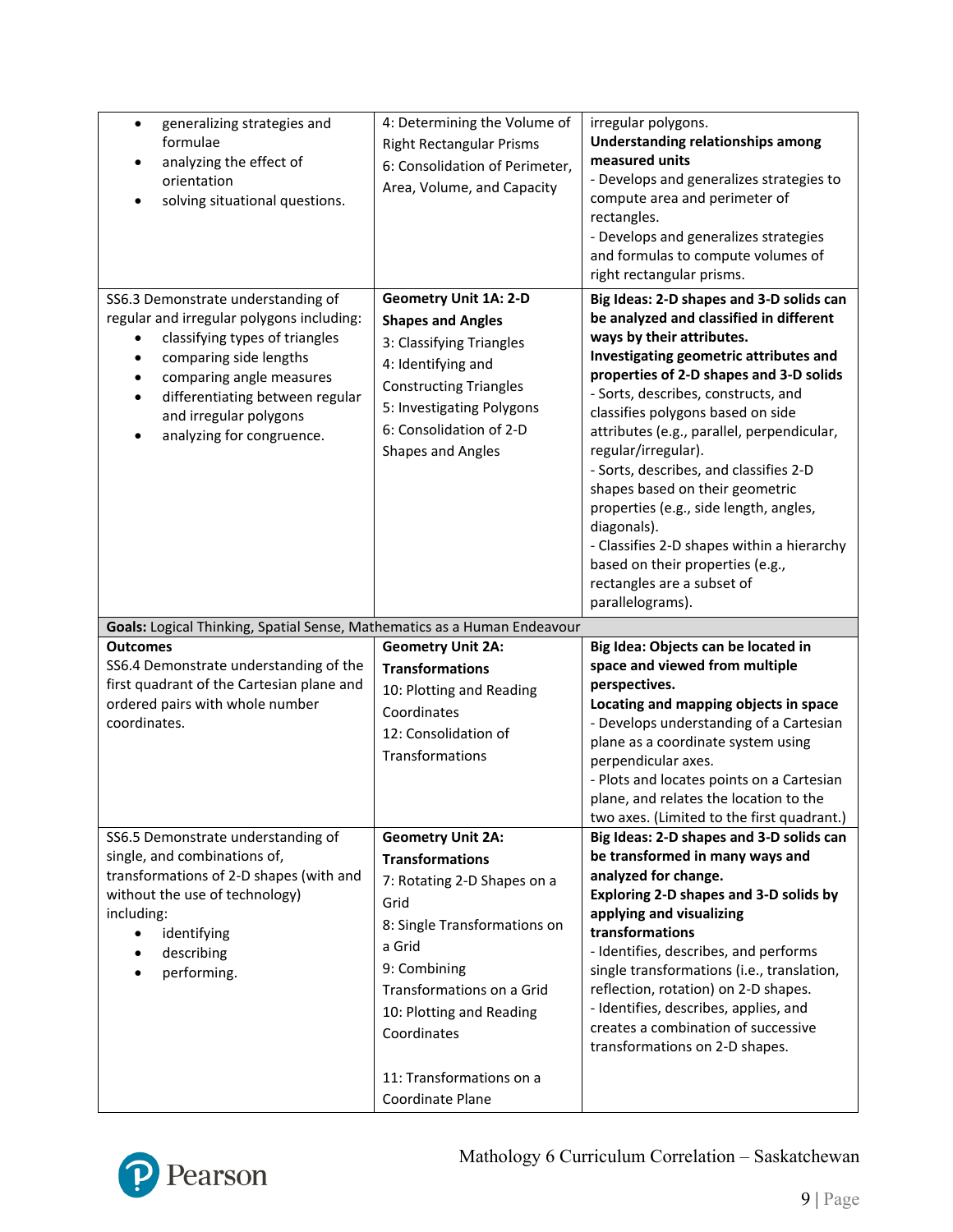| $\cdots$<br>Consolidation of<br><b>ILC.</b> |  |
|---------------------------------------------|--|
| -<br>tions<br>$-$<br>o<br>.                 |  |

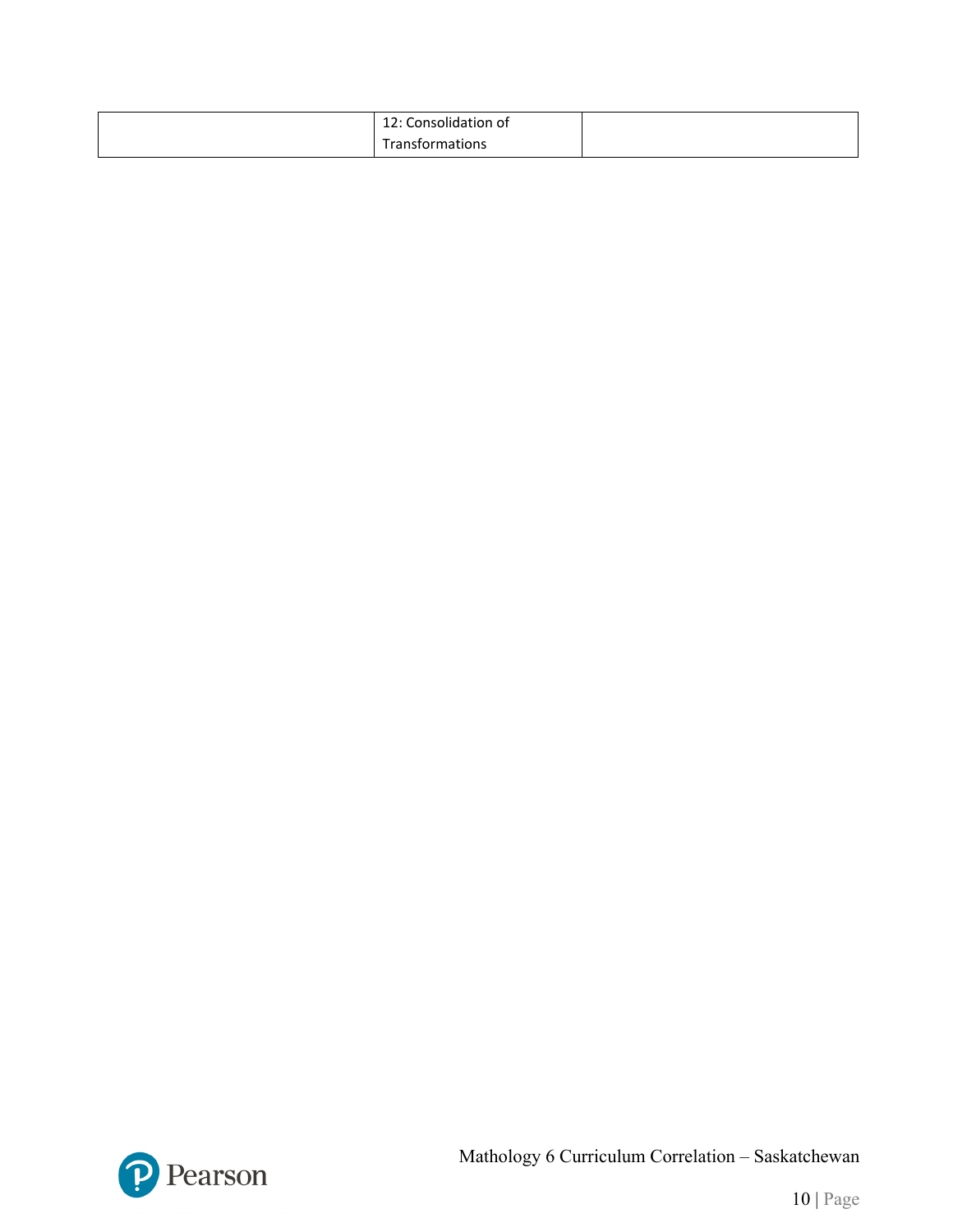

## **Correlation of Saskatchewan Program of Studies with Mathology Grade 6 (Statistics and Probability)**

| <b>Curriculum Expectations</b>                                                                                                                                                                                                                                                    | <b>Grade 6 Mathology.ca</b>                                                                                                                                                                                    | <b>Pearson Canada Grades 4-6</b>                                                                                                                                                                                                                                                                                                                                                                                                                                                                                                                                                                                                                                                                                                                                                                                                                                                                                                                                                                                                                                                                                                                                                                                                                                                                                                                                                                                                                                                    |
|-----------------------------------------------------------------------------------------------------------------------------------------------------------------------------------------------------------------------------------------------------------------------------------|----------------------------------------------------------------------------------------------------------------------------------------------------------------------------------------------------------------|-------------------------------------------------------------------------------------------------------------------------------------------------------------------------------------------------------------------------------------------------------------------------------------------------------------------------------------------------------------------------------------------------------------------------------------------------------------------------------------------------------------------------------------------------------------------------------------------------------------------------------------------------------------------------------------------------------------------------------------------------------------------------------------------------------------------------------------------------------------------------------------------------------------------------------------------------------------------------------------------------------------------------------------------------------------------------------------------------------------------------------------------------------------------------------------------------------------------------------------------------------------------------------------------------------------------------------------------------------------------------------------------------------------------------------------------------------------------------------------|
|                                                                                                                                                                                                                                                                                   |                                                                                                                                                                                                                | <b>Mathematics Learning Progression</b>                                                                                                                                                                                                                                                                                                                                                                                                                                                                                                                                                                                                                                                                                                                                                                                                                                                                                                                                                                                                                                                                                                                                                                                                                                                                                                                                                                                                                                             |
| Goals: Spatial Sense, Number Sense, Logical Thinking, Mathematics as a Human Endeavour                                                                                                                                                                                            |                                                                                                                                                                                                                |                                                                                                                                                                                                                                                                                                                                                                                                                                                                                                                                                                                                                                                                                                                                                                                                                                                                                                                                                                                                                                                                                                                                                                                                                                                                                                                                                                                                                                                                                     |
| <b>Outcomes</b><br>SP6.1 Extend understanding of data<br>analysis to include:<br>line graphs<br>graphs of discrete data<br>data collection through<br>$\bullet$<br>questionnaires, experiments,<br>databases, and electronic<br>media<br>interpolation and<br>٠<br>extrapolation. | Data Management Unit 1:<br><b>Data Management</b><br>1: Exploring Line Graphs<br>3: Collecting and Organizing<br>Data<br>4: Interpreting Graphs to<br>Solve Problems<br>6: Consolidation of Data<br>Management | <b>Big Idea: Formulating questions,</b><br>collecting data, and consolidating data<br>in visual and graphical displays help us<br>understand, predict, and interpret<br>situations that involve uncertainty,<br>variability, and randomness.<br>Collecting data and organizing it into<br>categories<br>- Constructs data organizers to support<br>data collection (e.g., creates tally chart<br>or line plot on a grid to collect survey<br>data).<br>- Differentiates between discrete (e.g.,<br>votes) and continuous (e.g., height) data.<br>- Selects and justifies an appropriate<br>method of data collection (e.g.,<br>experiment, observation, survey) based<br>on question posed.<br><b>Creating graphical displays of collected</b><br>data<br>- Represents data graphically using<br>many-to-one correspondence with<br>appropriate scales and intervals (e.g.,<br>each symbol on pictograph represents 10<br>people).<br>- Chooses and justifies appropriate visual<br>representations for displaying discrete<br>(e.g., bar graph) and continuous (e.g.,<br>line graph) data.<br>Reading and interpreting data displays<br>and analyzing variability<br>- Reads and interprets data displays<br>using many-to-one correspondence.<br>Drawing conclusions by making<br>inferences and justifying decisions<br>based on data collected<br>- Draws conclusions on data presented.<br>- Interprets the results of data presented<br>graphically from primary (e.g., class |